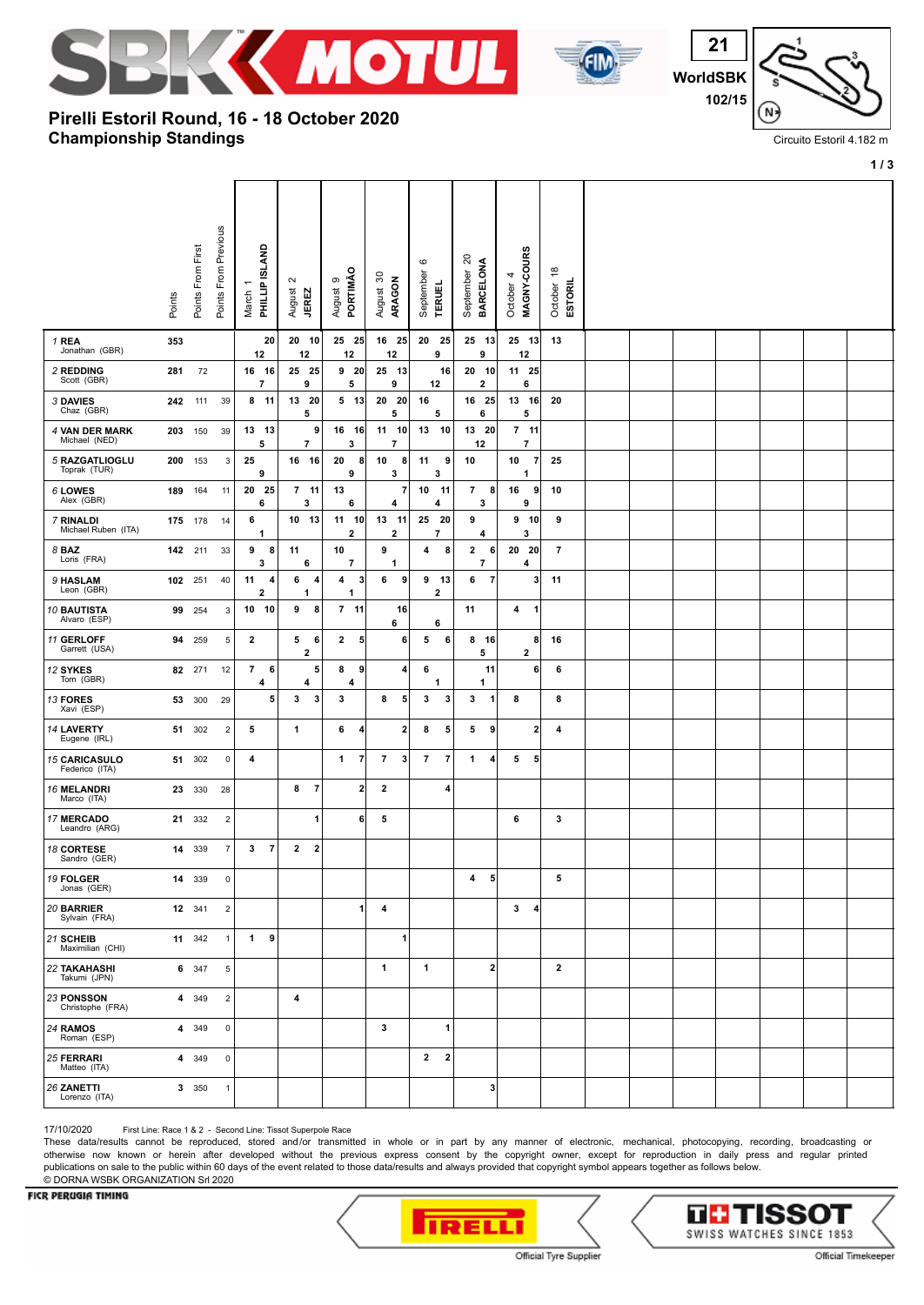



**21 WorldSBK 102/15** N<sup>:</sup>

Circuito Estoril 4.182 m

## **Championship Standings Pirelli Estoril Round, 16 - 18 October 2020**

|                                   |                |                      |                            |                                                      |                                  |                         |                       |                                       |                              |                                 |                                            |  |  |  | 2/3 |
|-----------------------------------|----------------|----------------------|----------------------------|------------------------------------------------------|----------------------------------|-------------------------|-----------------------|---------------------------------------|------------------------------|---------------------------------|--------------------------------------------|--|--|--|-----|
|                                   | Points         | From First<br>Points | Previous<br>From<br>Points | <b>QNA</b><br>PHILLIP ISL<br>$\overline{ }$<br>March | $\sim$<br>August<br><b>JEREZ</b> | PORTIMÃO<br>ၜ<br>August | ౚ<br>ARAGON<br>August | $\circ$<br>September<br><b>TERUEL</b> | 20<br>BARCELONA<br>September | COURS<br>4<br>MAGNY-<br>October | $\frac{8}{1}$<br><b>ESTORIL</b><br>October |  |  |  |     |
| 27 DEBISE<br>Valentin (FRA)       | $\overline{2}$ | 351                  | -1                         |                                                      |                                  |                         |                       |                                       |                              | $\mathbf{2}$                    |                                            |  |  |  |     |
| 28 GRANADO<br>Eric (BRA)          |                | 352                  | 1                          |                                                      |                                  |                         |                       |                                       |                              |                                 |                                            |  |  |  |     |
| <b>29 PINSACH</b><br>Xavier (ESP) |                | 352                  | $\mathbf 0$                |                                                      |                                  |                         |                       |                                       |                              |                                 |                                            |  |  |  |     |

17/10/2020 First Line: Race 1 & 2 - Second Line: Tissot Superpole Race

These data/results cannot be reproduced, stored and/or transmitted in whole or in part by any manner of electronic, mechanical, photocopying, recording, broadcasting or otherwise now known or herein after developed without the previous express consent by the copyright owner, except for reproduction in daily press and regular printed publications on sale to the public within 60 days of the event related to those data/results and always provided that copyright symbol appears together as follows below. © DORNA WSBK ORGANIZATION Srl 2020

FICR PERUGIA TIMING





Official Tyre Supplier